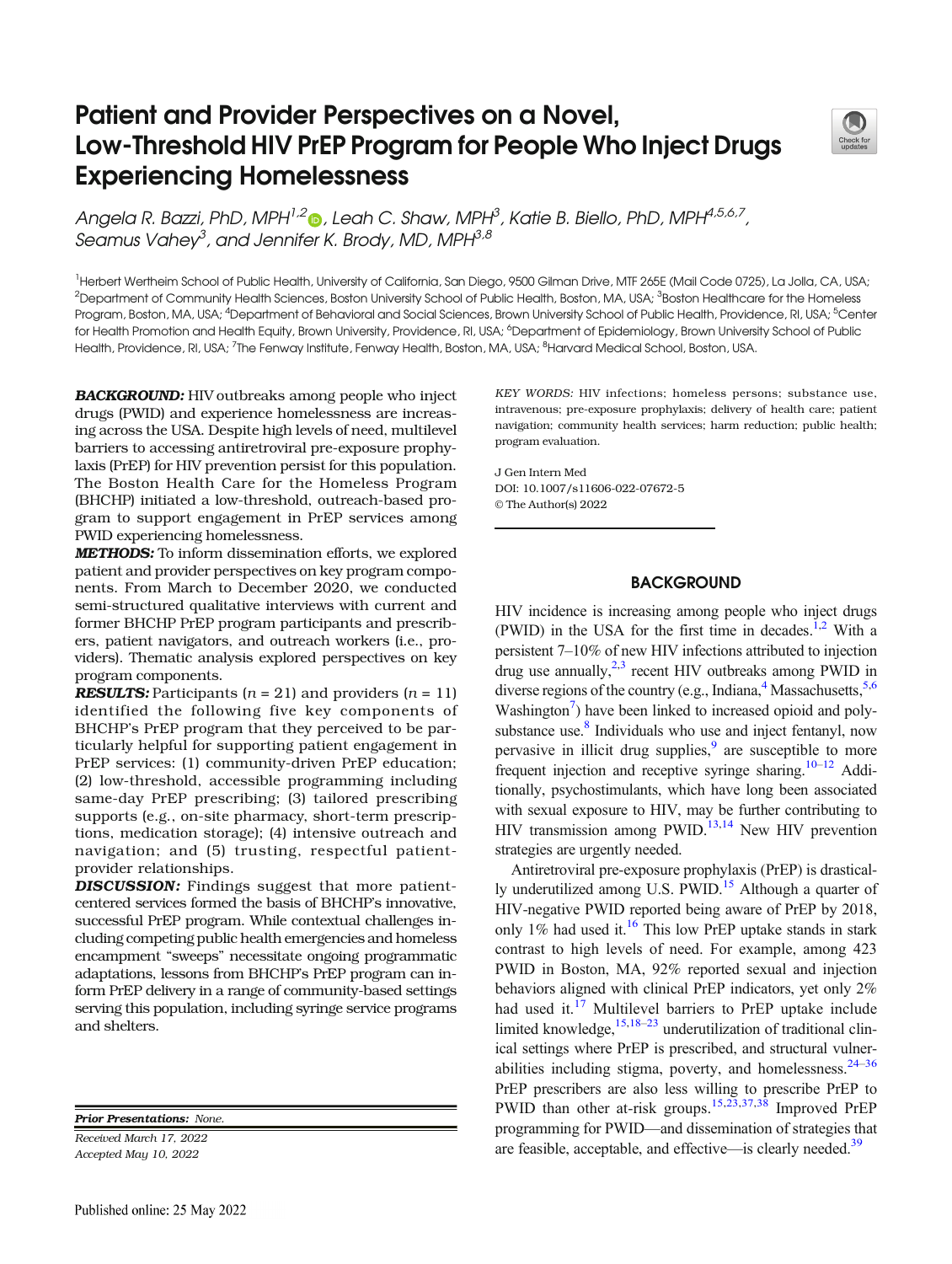Only a small number of PrEP programs for PWID experiencing homelessness have been evaluated. During an HIV outbreak among PWID in Glasgow, Scotland, a program involving intensive PrEP outreach and crossagency collaboration resulted in 32 PWID experiencing homelessness initiating PrEP in 2 years, representing 78% of PrEP-eligible individuals approached in that period.<sup>[40](#page-7-0)</sup> In Boston, MA, where HIV transmission among PWID experiencing homelessness has increased, $41,42$  the Boston Health Care for the Homeless Program (BHCHP) developed a low-threshold PrEP program that successfully linked 239 individuals to PrEP services in less than 2 years, with a cumulative probability of PrEP persistence at 6 months (assessed via prescription refills) of  $44\%$ ,  $43$  a level similar to those observed in other, more stably housed populations.<sup>[44](#page-7-0)</sup>

While strategies deployed in BHCHP's PrEP program, including same-day PrEP prescribing and street-based navigation supports, likely contributed to these promising results, from the quantitative assessment described above, little information was available on the acceptability or perceived effectiveness of key program components. We thus conducted a qualitative study to identify key program components that participants and providers perceived as most helpful in supporting PrEP utilization, with the ultimate goal of informing subsequent research and programmatic efforts involving innovative PrEP delivery for PWID experiencing homelessness.

### **METHODS**

## Program Description

Before October 2018, PrEP delivery at BHCHP involved multiple in-person appointments for laboratory testing, re-view of results, and provision of 30-day prescriptions.<sup>[43](#page-7-0)</sup> Follow-up monitoring in primary care was encouraged, but patient navigation and adherence supports were lacking. In fall 2018, a cluster of new HIV infections was detected among local PWID experiencing homelessness, leading to the establishment of a full-time PrEP navigator role to enable flexible PrEP intake and follow-up appointments (including outreach-based laboratory testing), intensive follow-up via phone- and street-based outreach, assistance accessing prescriptions, and supported referrals. Additional strategies implemented by fall 2019 included same-day PrEP initiation, shorter-term prescriptions, and the establishment of "on-demand" access to PrEP via a group of prescribers with PrEP expertise who were available in real-time via secure text messaging. BHCHP also instituted medication storage within a service providing medical monitoring for over-sedation from substance use (the "Support-ive Place for Observation and Treatment," SPOT)<sup>[45,46](#page-7-0)</sup> and the Boston Public Health Commission's "engagement center," a drop-in space offering basic amenities and clinical services.<sup>[47](#page-8-0)</sup> Aligned with "low-threshold," harm-reductionoriented approaches, missed appointments did not trigger medication discontinuation if appropriate laboratory follow-up could be performed. By fall 2020, amidst COVID-19 and ongoing HIV transmission, BHCHP increased telehealth, active HIV testing, and case finding, and nurse-facilitated daily medication dosing in outreach (e.g., engagement center) settings.

## Study Design and Sample

Informed by the principles of grounded theory, $48$  from March to December 2020, we conducted qualitative interviews with BHCHP PrEP patients (hereafter, "participants") and prescribers (e.g., physicians, nurses), patient navigators, and outreach workers (hereafter, "providers"). Participants were eligible if they were  $\geq 18$  years old, currently experiencing homelessness, and current or former patients of BHCHP's PrEP program, and had injected drugs in the past month. We purposively sampled participants for diversity in socio-demographics (e.g., age, race/ethnicity, gender) and PrEP experiences (e.g., duration of use).<sup>[49](#page-8-0)</sup> BHCHP personnel briefly explained the study goals and methods during routine in-person service encounters and then provided introductions to research staff who were present via secure video-conferencing in private areas of BHCHP. Research staff then conducted eligibility screening and verbal informed consent. We sampled providers for diversity in program role (e.g., clinicians [physicians, nurses], navigators, other program staff). Providers were recruited via email and provided verbal informed consent. Participants received \$25; providers were not compensated. The Boston University Medical Campus institutional review board reviewed and approved all study protocols.

## Data Collection

Four research staff with graduate-level training, supervised by a lead qualitative investigator, administered brief quantitative surveys. Surveys assessed participants' socio-demographics, past-month substance use and sexual behaviors, and service utilization (Table [1\)](#page-2-0) and providers' professional roles and years of experience working with PWID and in HIV services (Table [2\)](#page-2-0). Research staff then conducted one-time qualitative interviews using semi-structured interview guides informed by previous studies, literature, and community collaborators' input. $^{23,24}$  $^{23,24}$  $^{23,24}$  Open-ended questions with detailed probes explored the following key domains: drug use behaviors, health concerns, HIV–related risk perceptions, healthcare utilization, and perspectives on and experiences using PrEP and related BHCHP services. On average, interviews lasted 30 min (range: 15–49) with participants and 45 min (range: 25–71) with providers. Interviews were audio-recorded and professionally transcribed. Staff wrote detailed field notes immediately after interviews using a structured template. From weekly meetings and review of interviewers' notes, we ceased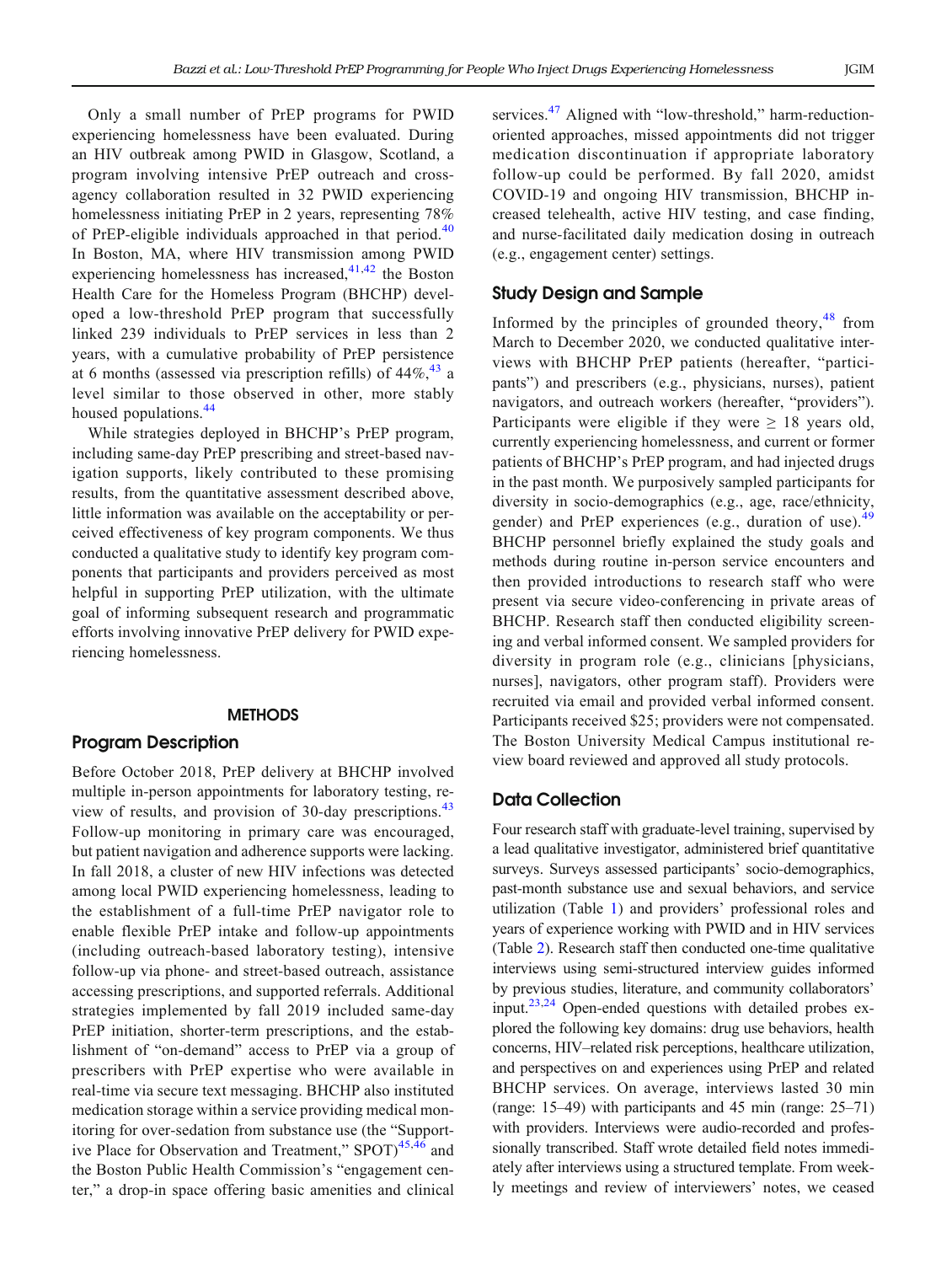<span id="page-2-0"></span>

| Table 1 Characteristics of BHCHP PrEP Program Participants    |  |  |
|---------------------------------------------------------------|--|--|
| Who Inject Drugs and Are Experiencing Homelessness $(n = 21)$ |  |  |

| 4 (19%)<br>Racial identity<br>American Indian or Alaska Native<br>1(5%)<br>Black or African American<br>3 $(14%)$<br>Other<br>4 (19%)<br>White<br>13 $(62\%)$<br>Female<br>6(29%)<br>Male<br>15(71%)<br>14 $(67%)$<br><b>Street</b><br>Shelter<br>5(24%)<br>$2(10\%)$<br>Other (e.g., motel, supportive housing)<br>Sexual orientation<br>Heterosexual<br>18(86%)<br><b>Bisexual</b><br>$2(10\%)$<br>1(5%)<br>Homosexual or gay<br>Currently taking PrEP<br>16(76%)<br>$6(1-33)$<br>Median number of sexual partners, past month<br>$1(2-6)$<br>$(n = 15$ sexually active participants; IQR)<br>7(33%)<br>Frequency of condom use with sexual partners,<br>Sometimes/rarely/never<br>11(73%)<br>Often/always<br>4(27%)<br>Drugs used, past month<br>Heroin and/or fentanyl<br>21<br>$(100\%)$<br>Cocaine<br>19 (90%)<br>Crack<br>18 (86%)<br>20 (95%)<br>Crystal methamphetamine<br>Benzodiazepines (e.g., Valium, Ativan, Xanax,<br>17(81%)<br>Marijuana<br>16(76%)<br>8(38%)<br>Alcohol<br>Gabapentin ("Johnnies")<br>12(57%)<br>Synthetic cannabinoids ("K2," "spice")<br>5(24%)<br>"Street" methadone or buprenorphine<br>7(33%)<br>Prochlorperazine ("phenergin") or clonidine<br>5(24%)<br>Other drugs (e.g., prescription opioids/painkillers,<br>4(19%)<br>"ecstasy"/MDMA)<br>Frequency of injecting drugs, past month ( $n = 20$ with complete data)<br>10 or more times a day<br>4 (19%)<br>7(33%)<br>7 to 9 times a day<br>4 to 6 times a day<br>6(29%)<br>2 to 3 times a day<br>1(5%)<br>3(14%)<br>One daily or less<br>20 (95%)<br>Heroin and/or fentanyl<br>15 (71%)<br>Cocaine<br>11(52%)<br>Crack<br>Crystal methamphetamine<br>16(76%)<br>Benzodiazepines (e.g., Valium, Ativan, Xanax,<br>$2(10\%)$<br>"Street" methadone or buprenorphine<br>3 $(14%)$<br>(not prescribed to you)<br>Sometimes/rarely/never<br>12(57%)<br>9(43%)<br>Often/always<br>Sometimes/rarely/never<br>16(76%)<br>Often/always<br>5(24%)<br>(e.g., cookers, cottons, rinse water), past month<br>Sometimes/rarely/never<br>5(24%)<br>16(76%)<br>Often/always<br>Syringe exchange (SSP)<br>19 (90%)<br>Other people<br>5(24%)<br>9(43%) | Age in years, median (interquartile range; IQR)           | $36(31 -$ |
|----------------------------------------------------------------------------------------------------------------------------------------------------------------------------------------------------------------------------------------------------------------------------------------------------------------------------------------------------------------------------------------------------------------------------------------------------------------------------------------------------------------------------------------------------------------------------------------------------------------------------------------------------------------------------------------------------------------------------------------------------------------------------------------------------------------------------------------------------------------------------------------------------------------------------------------------------------------------------------------------------------------------------------------------------------------------------------------------------------------------------------------------------------------------------------------------------------------------------------------------------------------------------------------------------------------------------------------------------------------------------------------------------------------------------------------------------------------------------------------------------------------------------------------------------------------------------------------------------------------------------------------------------------------------------------------------------------------------------------------------------------------------------------------------------------------------------------------------------------------------------------------------------------------------------------------------------------------------------------------------------------------------------------------------------------------------------------------------------------------------------------|-----------------------------------------------------------|-----------|
|                                                                                                                                                                                                                                                                                                                                                                                                                                                                                                                                                                                                                                                                                                                                                                                                                                                                                                                                                                                                                                                                                                                                                                                                                                                                                                                                                                                                                                                                                                                                                                                                                                                                                                                                                                                                                                                                                                                                                                                                                                                                                                                                  | Hispanic or Latino                                        | 38)       |
|                                                                                                                                                                                                                                                                                                                                                                                                                                                                                                                                                                                                                                                                                                                                                                                                                                                                                                                                                                                                                                                                                                                                                                                                                                                                                                                                                                                                                                                                                                                                                                                                                                                                                                                                                                                                                                                                                                                                                                                                                                                                                                                                  |                                                           |           |
|                                                                                                                                                                                                                                                                                                                                                                                                                                                                                                                                                                                                                                                                                                                                                                                                                                                                                                                                                                                                                                                                                                                                                                                                                                                                                                                                                                                                                                                                                                                                                                                                                                                                                                                                                                                                                                                                                                                                                                                                                                                                                                                                  |                                                           |           |
|                                                                                                                                                                                                                                                                                                                                                                                                                                                                                                                                                                                                                                                                                                                                                                                                                                                                                                                                                                                                                                                                                                                                                                                                                                                                                                                                                                                                                                                                                                                                                                                                                                                                                                                                                                                                                                                                                                                                                                                                                                                                                                                                  |                                                           |           |
|                                                                                                                                                                                                                                                                                                                                                                                                                                                                                                                                                                                                                                                                                                                                                                                                                                                                                                                                                                                                                                                                                                                                                                                                                                                                                                                                                                                                                                                                                                                                                                                                                                                                                                                                                                                                                                                                                                                                                                                                                                                                                                                                  | Gender identity                                           |           |
|                                                                                                                                                                                                                                                                                                                                                                                                                                                                                                                                                                                                                                                                                                                                                                                                                                                                                                                                                                                                                                                                                                                                                                                                                                                                                                                                                                                                                                                                                                                                                                                                                                                                                                                                                                                                                                                                                                                                                                                                                                                                                                                                  |                                                           |           |
|                                                                                                                                                                                                                                                                                                                                                                                                                                                                                                                                                                                                                                                                                                                                                                                                                                                                                                                                                                                                                                                                                                                                                                                                                                                                                                                                                                                                                                                                                                                                                                                                                                                                                                                                                                                                                                                                                                                                                                                                                                                                                                                                  | Housing, most of the time, past month                     |           |
|                                                                                                                                                                                                                                                                                                                                                                                                                                                                                                                                                                                                                                                                                                                                                                                                                                                                                                                                                                                                                                                                                                                                                                                                                                                                                                                                                                                                                                                                                                                                                                                                                                                                                                                                                                                                                                                                                                                                                                                                                                                                                                                                  |                                                           |           |
|                                                                                                                                                                                                                                                                                                                                                                                                                                                                                                                                                                                                                                                                                                                                                                                                                                                                                                                                                                                                                                                                                                                                                                                                                                                                                                                                                                                                                                                                                                                                                                                                                                                                                                                                                                                                                                                                                                                                                                                                                                                                                                                                  |                                                           |           |
|                                                                                                                                                                                                                                                                                                                                                                                                                                                                                                                                                                                                                                                                                                                                                                                                                                                                                                                                                                                                                                                                                                                                                                                                                                                                                                                                                                                                                                                                                                                                                                                                                                                                                                                                                                                                                                                                                                                                                                                                                                                                                                                                  |                                                           |           |
|                                                                                                                                                                                                                                                                                                                                                                                                                                                                                                                                                                                                                                                                                                                                                                                                                                                                                                                                                                                                                                                                                                                                                                                                                                                                                                                                                                                                                                                                                                                                                                                                                                                                                                                                                                                                                                                                                                                                                                                                                                                                                                                                  |                                                           |           |
|                                                                                                                                                                                                                                                                                                                                                                                                                                                                                                                                                                                                                                                                                                                                                                                                                                                                                                                                                                                                                                                                                                                                                                                                                                                                                                                                                                                                                                                                                                                                                                                                                                                                                                                                                                                                                                                                                                                                                                                                                                                                                                                                  |                                                           |           |
|                                                                                                                                                                                                                                                                                                                                                                                                                                                                                                                                                                                                                                                                                                                                                                                                                                                                                                                                                                                                                                                                                                                                                                                                                                                                                                                                                                                                                                                                                                                                                                                                                                                                                                                                                                                                                                                                                                                                                                                                                                                                                                                                  | Median duration currently using PrEP, in weeks            |           |
|                                                                                                                                                                                                                                                                                                                                                                                                                                                                                                                                                                                                                                                                                                                                                                                                                                                                                                                                                                                                                                                                                                                                                                                                                                                                                                                                                                                                                                                                                                                                                                                                                                                                                                                                                                                                                                                                                                                                                                                                                                                                                                                                  | $(n = 16$ currently taking PrEP; IQR*)                    |           |
|                                                                                                                                                                                                                                                                                                                                                                                                                                                                                                                                                                                                                                                                                                                                                                                                                                                                                                                                                                                                                                                                                                                                                                                                                                                                                                                                                                                                                                                                                                                                                                                                                                                                                                                                                                                                                                                                                                                                                                                                                                                                                                                                  |                                                           |           |
|                                                                                                                                                                                                                                                                                                                                                                                                                                                                                                                                                                                                                                                                                                                                                                                                                                                                                                                                                                                                                                                                                                                                                                                                                                                                                                                                                                                                                                                                                                                                                                                                                                                                                                                                                                                                                                                                                                                                                                                                                                                                                                                                  | Engaged in sex work, past month                           |           |
|                                                                                                                                                                                                                                                                                                                                                                                                                                                                                                                                                                                                                                                                                                                                                                                                                                                                                                                                                                                                                                                                                                                                                                                                                                                                                                                                                                                                                                                                                                                                                                                                                                                                                                                                                                                                                                                                                                                                                                                                                                                                                                                                  | past month $(n = 15$ sexually active participants)        |           |
|                                                                                                                                                                                                                                                                                                                                                                                                                                                                                                                                                                                                                                                                                                                                                                                                                                                                                                                                                                                                                                                                                                                                                                                                                                                                                                                                                                                                                                                                                                                                                                                                                                                                                                                                                                                                                                                                                                                                                                                                                                                                                                                                  |                                                           |           |
|                                                                                                                                                                                                                                                                                                                                                                                                                                                                                                                                                                                                                                                                                                                                                                                                                                                                                                                                                                                                                                                                                                                                                                                                                                                                                                                                                                                                                                                                                                                                                                                                                                                                                                                                                                                                                                                                                                                                                                                                                                                                                                                                  |                                                           |           |
|                                                                                                                                                                                                                                                                                                                                                                                                                                                                                                                                                                                                                                                                                                                                                                                                                                                                                                                                                                                                                                                                                                                                                                                                                                                                                                                                                                                                                                                                                                                                                                                                                                                                                                                                                                                                                                                                                                                                                                                                                                                                                                                                  |                                                           |           |
|                                                                                                                                                                                                                                                                                                                                                                                                                                                                                                                                                                                                                                                                                                                                                                                                                                                                                                                                                                                                                                                                                                                                                                                                                                                                                                                                                                                                                                                                                                                                                                                                                                                                                                                                                                                                                                                                                                                                                                                                                                                                                                                                  |                                                           |           |
|                                                                                                                                                                                                                                                                                                                                                                                                                                                                                                                                                                                                                                                                                                                                                                                                                                                                                                                                                                                                                                                                                                                                                                                                                                                                                                                                                                                                                                                                                                                                                                                                                                                                                                                                                                                                                                                                                                                                                                                                                                                                                                                                  |                                                           |           |
|                                                                                                                                                                                                                                                                                                                                                                                                                                                                                                                                                                                                                                                                                                                                                                                                                                                                                                                                                                                                                                                                                                                                                                                                                                                                                                                                                                                                                                                                                                                                                                                                                                                                                                                                                                                                                                                                                                                                                                                                                                                                                                                                  |                                                           |           |
|                                                                                                                                                                                                                                                                                                                                                                                                                                                                                                                                                                                                                                                                                                                                                                                                                                                                                                                                                                                                                                                                                                                                                                                                                                                                                                                                                                                                                                                                                                                                                                                                                                                                                                                                                                                                                                                                                                                                                                                                                                                                                                                                  | Klonopin)                                                 |           |
|                                                                                                                                                                                                                                                                                                                                                                                                                                                                                                                                                                                                                                                                                                                                                                                                                                                                                                                                                                                                                                                                                                                                                                                                                                                                                                                                                                                                                                                                                                                                                                                                                                                                                                                                                                                                                                                                                                                                                                                                                                                                                                                                  |                                                           |           |
|                                                                                                                                                                                                                                                                                                                                                                                                                                                                                                                                                                                                                                                                                                                                                                                                                                                                                                                                                                                                                                                                                                                                                                                                                                                                                                                                                                                                                                                                                                                                                                                                                                                                                                                                                                                                                                                                                                                                                                                                                                                                                                                                  |                                                           |           |
|                                                                                                                                                                                                                                                                                                                                                                                                                                                                                                                                                                                                                                                                                                                                                                                                                                                                                                                                                                                                                                                                                                                                                                                                                                                                                                                                                                                                                                                                                                                                                                                                                                                                                                                                                                                                                                                                                                                                                                                                                                                                                                                                  |                                                           |           |
|                                                                                                                                                                                                                                                                                                                                                                                                                                                                                                                                                                                                                                                                                                                                                                                                                                                                                                                                                                                                                                                                                                                                                                                                                                                                                                                                                                                                                                                                                                                                                                                                                                                                                                                                                                                                                                                                                                                                                                                                                                                                                                                                  | (not prescribed to you)                                   |           |
|                                                                                                                                                                                                                                                                                                                                                                                                                                                                                                                                                                                                                                                                                                                                                                                                                                                                                                                                                                                                                                                                                                                                                                                                                                                                                                                                                                                                                                                                                                                                                                                                                                                                                                                                                                                                                                                                                                                                                                                                                                                                                                                                  |                                                           |           |
|                                                                                                                                                                                                                                                                                                                                                                                                                                                                                                                                                                                                                                                                                                                                                                                                                                                                                                                                                                                                                                                                                                                                                                                                                                                                                                                                                                                                                                                                                                                                                                                                                                                                                                                                                                                                                                                                                                                                                                                                                                                                                                                                  |                                                           |           |
|                                                                                                                                                                                                                                                                                                                                                                                                                                                                                                                                                                                                                                                                                                                                                                                                                                                                                                                                                                                                                                                                                                                                                                                                                                                                                                                                                                                                                                                                                                                                                                                                                                                                                                                                                                                                                                                                                                                                                                                                                                                                                                                                  |                                                           |           |
|                                                                                                                                                                                                                                                                                                                                                                                                                                                                                                                                                                                                                                                                                                                                                                                                                                                                                                                                                                                                                                                                                                                                                                                                                                                                                                                                                                                                                                                                                                                                                                                                                                                                                                                                                                                                                                                                                                                                                                                                                                                                                                                                  |                                                           |           |
|                                                                                                                                                                                                                                                                                                                                                                                                                                                                                                                                                                                                                                                                                                                                                                                                                                                                                                                                                                                                                                                                                                                                                                                                                                                                                                                                                                                                                                                                                                                                                                                                                                                                                                                                                                                                                                                                                                                                                                                                                                                                                                                                  |                                                           |           |
|                                                                                                                                                                                                                                                                                                                                                                                                                                                                                                                                                                                                                                                                                                                                                                                                                                                                                                                                                                                                                                                                                                                                                                                                                                                                                                                                                                                                                                                                                                                                                                                                                                                                                                                                                                                                                                                                                                                                                                                                                                                                                                                                  |                                                           |           |
|                                                                                                                                                                                                                                                                                                                                                                                                                                                                                                                                                                                                                                                                                                                                                                                                                                                                                                                                                                                                                                                                                                                                                                                                                                                                                                                                                                                                                                                                                                                                                                                                                                                                                                                                                                                                                                                                                                                                                                                                                                                                                                                                  | Drugs injected, past month ( $n = 20$ with complete data) |           |
|                                                                                                                                                                                                                                                                                                                                                                                                                                                                                                                                                                                                                                                                                                                                                                                                                                                                                                                                                                                                                                                                                                                                                                                                                                                                                                                                                                                                                                                                                                                                                                                                                                                                                                                                                                                                                                                                                                                                                                                                                                                                                                                                  |                                                           |           |
|                                                                                                                                                                                                                                                                                                                                                                                                                                                                                                                                                                                                                                                                                                                                                                                                                                                                                                                                                                                                                                                                                                                                                                                                                                                                                                                                                                                                                                                                                                                                                                                                                                                                                                                                                                                                                                                                                                                                                                                                                                                                                                                                  |                                                           |           |
|                                                                                                                                                                                                                                                                                                                                                                                                                                                                                                                                                                                                                                                                                                                                                                                                                                                                                                                                                                                                                                                                                                                                                                                                                                                                                                                                                                                                                                                                                                                                                                                                                                                                                                                                                                                                                                                                                                                                                                                                                                                                                                                                  |                                                           |           |
|                                                                                                                                                                                                                                                                                                                                                                                                                                                                                                                                                                                                                                                                                                                                                                                                                                                                                                                                                                                                                                                                                                                                                                                                                                                                                                                                                                                                                                                                                                                                                                                                                                                                                                                                                                                                                                                                                                                                                                                                                                                                                                                                  | Klonopin)                                                 |           |
|                                                                                                                                                                                                                                                                                                                                                                                                                                                                                                                                                                                                                                                                                                                                                                                                                                                                                                                                                                                                                                                                                                                                                                                                                                                                                                                                                                                                                                                                                                                                                                                                                                                                                                                                                                                                                                                                                                                                                                                                                                                                                                                                  |                                                           |           |
|                                                                                                                                                                                                                                                                                                                                                                                                                                                                                                                                                                                                                                                                                                                                                                                                                                                                                                                                                                                                                                                                                                                                                                                                                                                                                                                                                                                                                                                                                                                                                                                                                                                                                                                                                                                                                                                                                                                                                                                                                                                                                                                                  | Distributive syringe sharing, past month                  |           |
|                                                                                                                                                                                                                                                                                                                                                                                                                                                                                                                                                                                                                                                                                                                                                                                                                                                                                                                                                                                                                                                                                                                                                                                                                                                                                                                                                                                                                                                                                                                                                                                                                                                                                                                                                                                                                                                                                                                                                                                                                                                                                                                                  |                                                           |           |
|                                                                                                                                                                                                                                                                                                                                                                                                                                                                                                                                                                                                                                                                                                                                                                                                                                                                                                                                                                                                                                                                                                                                                                                                                                                                                                                                                                                                                                                                                                                                                                                                                                                                                                                                                                                                                                                                                                                                                                                                                                                                                                                                  | Receptive syringe sharing, past month                     |           |
|                                                                                                                                                                                                                                                                                                                                                                                                                                                                                                                                                                                                                                                                                                                                                                                                                                                                                                                                                                                                                                                                                                                                                                                                                                                                                                                                                                                                                                                                                                                                                                                                                                                                                                                                                                                                                                                                                                                                                                                                                                                                                                                                  |                                                           |           |
|                                                                                                                                                                                                                                                                                                                                                                                                                                                                                                                                                                                                                                                                                                                                                                                                                                                                                                                                                                                                                                                                                                                                                                                                                                                                                                                                                                                                                                                                                                                                                                                                                                                                                                                                                                                                                                                                                                                                                                                                                                                                                                                                  | Sharing of other injection equipment                      |           |
|                                                                                                                                                                                                                                                                                                                                                                                                                                                                                                                                                                                                                                                                                                                                                                                                                                                                                                                                                                                                                                                                                                                                                                                                                                                                                                                                                                                                                                                                                                                                                                                                                                                                                                                                                                                                                                                                                                                                                                                                                                                                                                                                  |                                                           |           |
|                                                                                                                                                                                                                                                                                                                                                                                                                                                                                                                                                                                                                                                                                                                                                                                                                                                                                                                                                                                                                                                                                                                                                                                                                                                                                                                                                                                                                                                                                                                                                                                                                                                                                                                                                                                                                                                                                                                                                                                                                                                                                                                                  |                                                           |           |
|                                                                                                                                                                                                                                                                                                                                                                                                                                                                                                                                                                                                                                                                                                                                                                                                                                                                                                                                                                                                                                                                                                                                                                                                                                                                                                                                                                                                                                                                                                                                                                                                                                                                                                                                                                                                                                                                                                                                                                                                                                                                                                                                  | Sources of sterile syringes, past month                   |           |
|                                                                                                                                                                                                                                                                                                                                                                                                                                                                                                                                                                                                                                                                                                                                                                                                                                                                                                                                                                                                                                                                                                                                                                                                                                                                                                                                                                                                                                                                                                                                                                                                                                                                                                                                                                                                                                                                                                                                                                                                                                                                                                                                  |                                                           |           |
|                                                                                                                                                                                                                                                                                                                                                                                                                                                                                                                                                                                                                                                                                                                                                                                                                                                                                                                                                                                                                                                                                                                                                                                                                                                                                                                                                                                                                                                                                                                                                                                                                                                                                                                                                                                                                                                                                                                                                                                                                                                                                                                                  |                                                           |           |

| Table 1. (continued)                                                    |            |
|-------------------------------------------------------------------------|------------|
| Other (e.g., homeless engagement center, health center,                 |            |
| pharmacy)<br>Ever been told by a doctor that you have hepatitis C virus | 20(95%)    |
| (HCV)<br>Median number of years since a doctor told you that you        | $10(5-12)$ |
| have HCV $(n = 20$ ever told about having HCV; IQR)                     |            |

recruitment when deciding as a team that additional data collection would not yield substantially new findings.<sup>[50](#page-8-0)</sup>

## Data Analysis

We collaboratively developed a codebook by independently reading three selected transcripts to generate deductive and inductive codes with definitions, which were then discussed and refined as a team.  $51,52$  We independently tested preliminary codes on two different transcripts and subsequently met to revise the codebook. Through three additional rounds of this process, we reached consensus on a final codebook. Then, one analyst applied final codes to all transcripts using NVivo (v12) and met weekly with the team to discuss coding progress and potential themes. In-depth, thematic analysis for this paper then involved synthesizing codes for PrEP knowledge, uptake, adherence, and retention in care to identify key program components that participants and providers perceived as supporting PrEP utilization. We illustrate key findings using representative quotes and pseudonyms.

#### RESULTS

## Participant Characteristics

Among 21 PrEP program participants, median age was 36 years (interquartile range [IQR]: 31–38), 15 (71%) identified as male, 16 (76%) were currently taking PrEP, and median duration currently taking PrEP was 6 weeks (IQR: 1–33; Table 1). Drugs commonly used in the past month included heroin and/or fentanyl (100%), methamphetamine (95%), cocaine (90%), crack (86%), and non-prescribed benzodiazepines (81%). Injection frequency was high, with half (52%) injecting at least seven times daily and 19% injecting 10 or more times daily. Most (76%) reported sharing injection equipment in the past month. Among 11 providers, median years of experience working with PWID was six (IQR: 4.5–

Table 2 Characteristics of BHCHP PrEP Program Providers ( $n =$ 11)

| Job types (not mutually exclusive)                                                               | n(%)      |
|--------------------------------------------------------------------------------------------------|-----------|
| Clinical roles (e.g., physician, physician's assistant,<br>nurse practitioner, registered nurse) | 7(64%)    |
| Non-clinical roles (e.g., case manager, program<br>coordinator, outreach worker)                 | 5(45%)    |
| Median years working (interquartile range; IQR)                                                  |           |
| At organization                                                                                  | $4(3-6)$  |
| Professionally with PWID                                                                         | $6(5-13)$ |
| In HIV prevention/treatment                                                                      | $6(3-11)$ |
| With PrEP services                                                                               | $2(2-4)$  |

(continued on next page)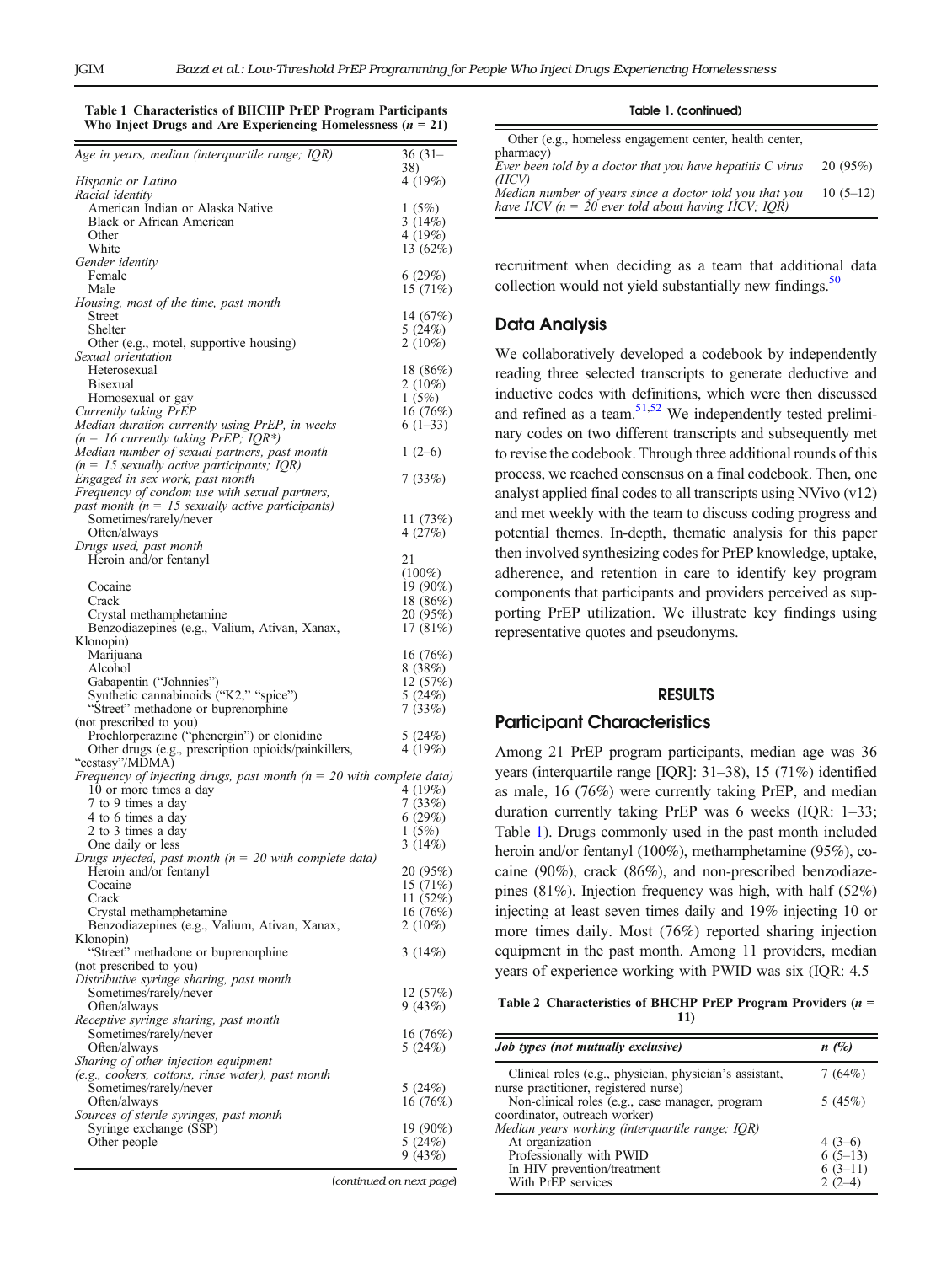<span id="page-3-0"></span>13; Table [2](#page-2-0)). Providers' roles were clinical (medical doctor, physician's assistant, nurse practitioner, and registered nurse) and non-clinical (program coordinator, case manager, and outreach worker).

## Perspectives on Key Program Components

From semi-structured interviews, we identified five key components of BHCHP's PrEP program that participants and providers perceived to be particularly helpful for supporting patient engagement in PrEP services: (1) community-driven PrEP education; (2) low-threshold, accessible PrEP programming; (3) additional PrEP prescribing supports; (4) intensive outreach and navigation; and (5) trusting patient-provider relationships.

Community-Driven PrEP Education. Participants and providers described how BHCHP's PrEP education facilitated patients' connections to PrEP services. Importantly, education was provided by trusted sources including BHCHP's PrEP navigator, who Matthew, a 34 year-old man, described as consistently supportive: "He's the one that brought [PrEP] up to me initially and he's never switched it up; he's always the same cool dude, trying to help me out." Other participants like David, a 39-year-old man, learned about PrEP via "word of mouth" from trusted peers who were PrEP patients: "[We] like learning from one addict to another, not from staff, so we can relate better. So hearing from people who are on [PrEP] is really important." A nonclinical provider reiterated that peer-delivered PrEP education was "the best way to disseminate [information] in this community...it's something that we [providers] don't have a say  $\lceil$ in $\lceil$  because we're not in that community."

With direct community input, educational materials were tailored for patients' needs, resulting in materials that were more relevant and influential than those developed by health departments and industry. Brandon, a 34-year-old man, explained, "I thought [PrEP] was only for gay guys [and] sexual activity, and that threw me off and made me not interested in it." Michael, a 44-year-old man, described how BHCHP and collaborating syringe service program (SSP)



Fig. 1 PrEP marketing image developed by BHCHP PrEP program participants and a collaborating syringe service program. Credit: Nava Shaw.

personnel engaged him in the development of materials (see Fig. 1):

There's a lot of misinformation about PrEP from earlier marketing, and stigma that it's for people with HIV…To design different materials, we had an artist and little catch sayings…so we were a part of designing new stuff, and I've seen it around.

A clinician also emphasized how messaging addressed "urban legends," kept it "simple," aligned with the overall harm-reduction orientation of the program: "We want to figure out where they're at, what they understand, and what the gaps are."

Widespread community dissemination of PrEP information, whether in print or via word of mouth through collaborating SSPs, homeless shelters, tent encampments, drug detoxification centers, and methadone clinics, was also helpful. Matthew described how BHCHP personnel "came out to the tents with information about PrEP, how easy it is to use, and all the reasons why it would be beneficial." Clinical providers described creative ways to disseminate PrEP information by leveraging routine service encounters and trusted reputations:

[We] talk about PrEP all the time...We made necklaces out of unused PrEP [pills] to engage people's interest. And when I go out to the corner, I'm like, "Hey, I've got socks! By the way, there's been 90 new [HIV] cases here recently so you need to know about PrEP." It's that way of engagement. [And] they know me.

Low-Threshold, Accessible PrEP Programming. Participants and providers described two ways that BHCHP's lowthreshold programming increased PrEP access. First, BHCHP integrated PrEP referral systems and personnel into a range of existing services that patients routinely accessed, including primary care, wound care, case management, behavioral health, treatment for opioid use disorder, and medical monitoring for over-sedation (i.e., the "SPOT"). A clinician described this approach:

To offer [PrEP] to more patients, we bring it up frequently, whenever the subject is injecting drugs… First, I ask permission, obviously, like, "Is it OK to talk with you about HIV prevention?" Then, if so, "When was the last time you got checked for HIV?" That's a low barrier question that people like, and it's an entrée into the PrEP discussion.

Participants also described being referred to PrEP services while "getting blood work done" through street-based outreach or from the addiction treatment nurse "who sees me daily and knows about my lifestyle," representing comfortable, familiar environments. Another clinician emphasized the significance of street-based PrEP screening: "More providers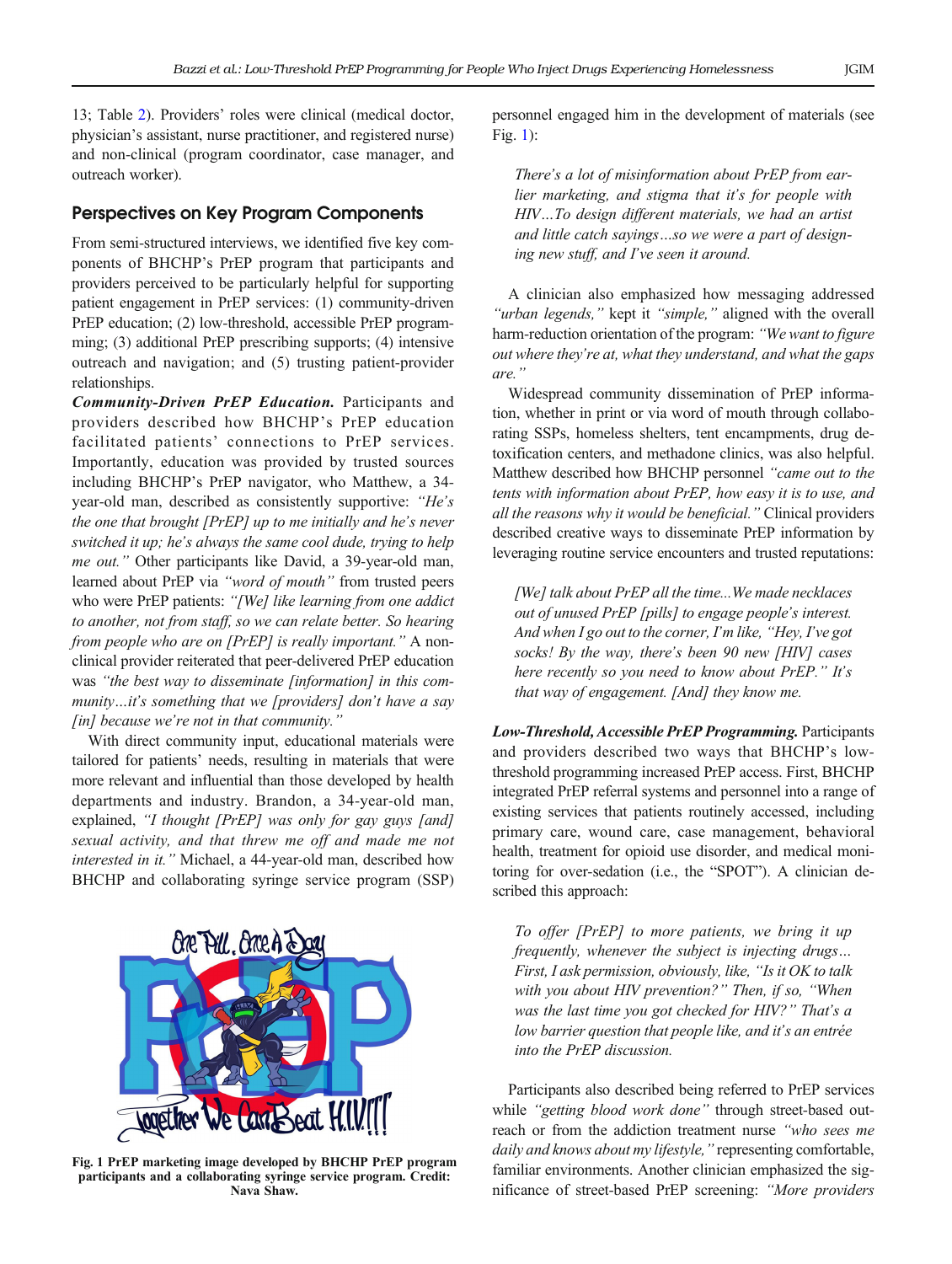need to understand how beneficial it is coming to where people are, and recognize the barriers [for] people coming into the clinic. We have to be more understanding that that is really very difficult."

Second, same-day PrEP prescribing facilitated patients' PrEP uptake. A clinical provider explained how, as HIV transmission among local PWID increased over time, the PrEP program "become even more low barrier" and "seized the opportunity" to reach additional patients:

Initially we had "PrEP champions" assigned to anybody injecting drugs who walked in and wanted PrEP…Then we started [HIV] testing in shelters, and had street-based conference calls, essentially an onthe-spot telephonic [PrEP] start, even before we had the lab results. So that day, we would write a seven-day PrEP script, and then follow up in a week…that definitely increased our PrEP starts.

Patients appreciated the ease of this same-day PrEP prescribing, which David described as "very easy; they gave me medication the same day I asked for it."

Additional PrEP Prescribing Supports. Another key program component involved BHCHP's supports for accessing PrEP prescriptions. Recognizing the difficulty of safeguarding medications for patients experiencing homelessness, BHCHP's on-site pharmacy repackaged PrEP into 7-day supplies, which Michael described as supporting his adherence and making PrEP use less stressful: "I basically live out of a backpack [without] safe places to keep a 30-day script…If my backpack comes up missing, they have another 21 days for me. It prevents that lapse, promotes my continually taking it, and gives me a little breathing room." A clinician emphasized how these prescribing supports required staff time and dedication:

It's commitment [by] pharmacy staff. To get approval every time, [you're] sitting on the phone with the insurance company…That's a lot of time. Your average [commercial pharmacy] isn't going to do that, but the pharmacy here is really accommodating for our patients.

In contrast to experiences in other pharmacies, in which participants described as uncomfortable, stigmatizing, and as though "everybody's watching me," interactions with BHCHP's pharmacists were described positively. Jennifer, a 42-year-old woman, recognized the staff commitment when her prescription was stolen: "You have no idea, the dedication…they come through and get [a replacement] for me again; they're awesome."

On-site medication storage, which was available through SPOT and the engagement center, was another important support for patients' PrEP access and adherence, as Michael

explained: "I'm visiting [BHCHP] all the time. They'll ask me, 'Have you taken your medication today?' And I'll say, 'Shit, you know what? I haven't, but thanks for reminding me,' and I'll go get it right now." Participants also described how BHCHP's medication storage supported their PrEP adherence, saying, "It's about the only thing that helps," "If it wasn't for the [PrEP storage], I wouldn't be taking it daily," and "When we can leave our meds here, there's really no excuse to not take it daily." A clinician also explained how on-site medication storage was critical for PrEP access and adherence:

We always ask [patients] if they're concerned about losing their meds. That answer's always yes…For starting PrEP, that's one of our first questions. Then, "Where do you want us to hold onto it? Where are you most likely going to see us every day?" As long as we have that conversation, generally, people leave PrEP with us.

Intensive Outreach and Navigation. Intensive street-based outreach by BHCHP personnel also supported patients' PrEP adherence and persistence, as Crystal, a 36-year-old woman, explained: "[The PrEP navigator] knows where to find me and reminds me of appointments and taking [PrEP]…I would forget if I didn't have someone behind me, and I wouldn't care; I wouldn't do any of it." Consistent outreach also supported some participants like Matthew with re-initiating PrEP: "I got offered [PrEP] before, took it the first day, but then never went back. But this time I've been following through and they've been making it really easy for me because [the navigator] is always around, doing everything he can to try to help us." Clinical providers also emphasized the importance of PrEP navigator support, especially for patients who were less engaged in clinical services:

As a primary care doctor, a concern starting someone on PrEP is like, who is going to [get] their labs and track them? It's a little nerve-racking, wondering who's followed up, how many are still taking PrEP, who's due for labs? So it's nice to know that someone is keeping track and calling people if they're overdue… It's a nice backup system.

An extension of BHCHP's intensive PrEP outreach was daily medication dosing. Slightly distinct from traditional models of directly observed therapy, BHCHP's approach involved nursing staff delivering single PrEP doses to patients, typically with a juice box, and often (but not always) observing participants take their dose. A clinician explained the utility of this approach because "patients are not used to coming up to us," and due to the competing priorities of homelessness and addiction, many participants like Diego, a 38-year-old man, appreciated this support, saying, "I've been taking [PrEP] without fail because every time they see me, they give it to me, and I take it." A clinician emphasized the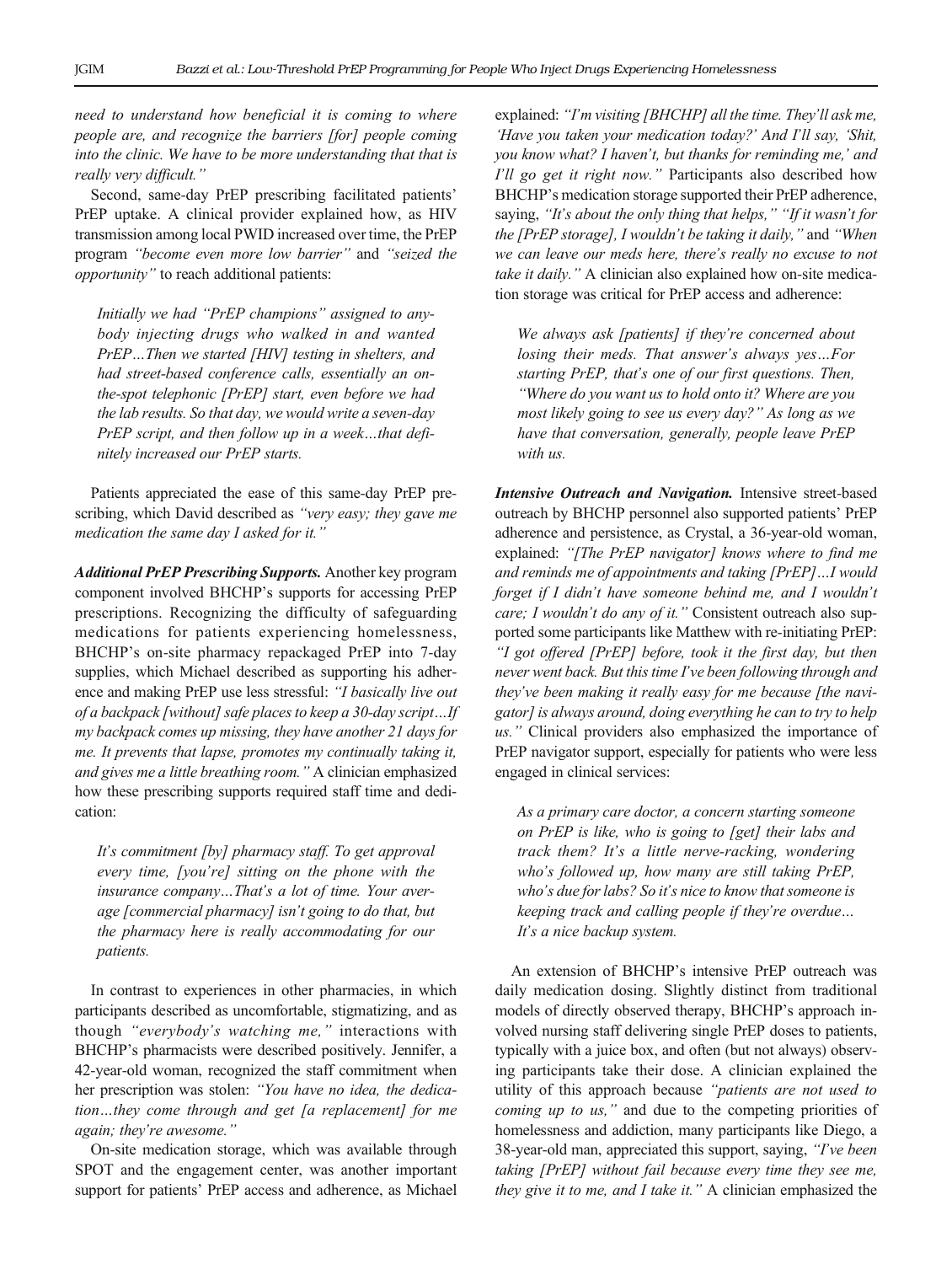importance of approaching people with respect within their daily medication dosing strategy:

For the folks who just absolutely can't take [PrEP] daily, they know they can't, and they're like, "You take my meds' you make sure I take them." Those are the people we're searching out on the street...The nurses will literally deliver one pill for today, and then again tomorrow…We get people's agreement first, like, "Is it OK if I walk up to you and ask you about your pills?" And they'll say, "Yeah, sure."

Trusting Patient-Provider Relationships. A final program component that emerged from interviews involved the cultivation of trusting, respectful patient-provider relationships. Jennifer viewed these positive relationships as supporting her PrEP persistence, saying, "It goes way beyond the medication. It's the people that are involved…They're personable, really comfortable to be around, and [they] have never changed who they were, not once. And that's a big part of why I'm still so involved with [PrEP]." Several providers, including the following clinician, also described the importance of trusting relationships and the need to create a "safe space" for private discussions, especially for men engaged in sex work:

We see [our patients] every day. They have significant distrust in the medical establishment, but they know us and trust us…So eventually, if we've established enough trust, it's easier to talk about uncomfortable [or] very private things, like [sex work]...So it's just constant engagement and creating a safe space. And [they] know everything's confidential; we're not sitting there typing everything into their [medical] record. It's just a safe space for everyone.

A non-clinical provider also explained that building trusting relationships required being "proactive" and "going out to them to engage them in conversation, respecting who they are, and saying, 'You deserve better than this,' which I don't think is a common phrase in these populations." Matthew echoed the significance of providers' efforts, saying, "In this lifestyle, being personable goes a long way. When you're homeless and getting high, you don't trust anybody; you don't have anybody. So when somebody's taking time out of their day to try to help you, you take it seriously."

## **DISCUSSION**

In the context of ongoing HIV transmission among PWID experiencing homelessness across the USA, $<sup>2</sup>$  programmatic</sup> innovations are needed to expand access to effective HIV prevention options for this population.<sup>39,[53](#page-8-0)</sup> Most PrEP research with PWID has been with individuals lacking PrEP experience, and beyond research contexts, $54$  very few realworld programs have been investigated. $40,43$  From interviews with PrEP patients and providers involved with a novel program for PWID experiencing homelessness in Boston, MA, we identified key program components that were perceived to be acceptable, feasible, and supportive of patients' success. While some aspects of this program are unique, our findings could be informative for implementation research and practice in other settings such as community health centers, SSPs, and shelters.

First, we found that BHCHP's facilitation of communitydriven PrEP education appeared more relevant and influential than existing materials developed by health departments and industry, which participants viewed as overly focused on sexual risk, limiting their PrEP interest. $^{23}$  With collaborating agencies, BHCHP engaged patients in developing educational materials tailored for their patient population (Fig. [1\)](#page-3-0). BHCHP also deployed trusted providers to deliver this education within clinical services and street-based outreach. Finally, PrEP education delivered by peers (i.e., via "word of mouth") was motivational for participants, suggesting that research should further explore the potential for peer-delivered PrEP education and referrals throughout patients' social networks.<sup>55–[57](#page-8-0)</sup>

Next, BHCHP's accessible PrEP programming facilitated initial PrEP uptake. The integration of PrEP-related conversations and referrals into routine service encounters within comfortable, familiar environments (e.g., the "SPOT") connected patients to PrEP, standing in stark contrast to PrEP services requiring patients to navigate health systems to reach prescribers. BHCHP's low-threshold PrEP programming required taking PrEP services, including laboratory testing, into the community, rather than expecting patients to access clinical settings. This shift may be highly significant for patients experiencing stigma and distrusting medical institutions, $^{25}$  and similar services could be implemented in other community settings (e.g., SSPs, shelters). BHCHP's same-day PrEP prescribing protocols also reduced or eliminated requirements for patients to make and attend multiple appointments before initiating PrEP. Reducing barriers to PrEP uptake is clearly important for this population, as only 2% of PWID in the Greater Boston Area<sup>[17](#page-7-0)</sup> and < 1% nationally have ever accessed PrEP.<sup>16</sup> These protocols also reflected providers' awareness of the need to "seize the opportunity" to discuss and prescribe PrEP whenever patient encounters occurred, rather than relying on appointment-based systems.<sup>10</sup>

Additional prescribing supports tailored for the needs of PWID experiencing homelessness supported patients' ongoing PrEP adherence and persistence. These supports included an on-site pharmacy, short-term PrEP prescriptions, assistance with medication replacement, and medication storage in convenient, accessible locations. While pharmacies can support HIV prevention initiatives,  $58$  our findings suggest that nonstigmatizing, easily accessible prescribing supports are needed to help individuals in this population with PrEP adherence. Similar to lessons learned from an evaluation of PrEP services for PWID in Glasgow, which utilized specialty staffing and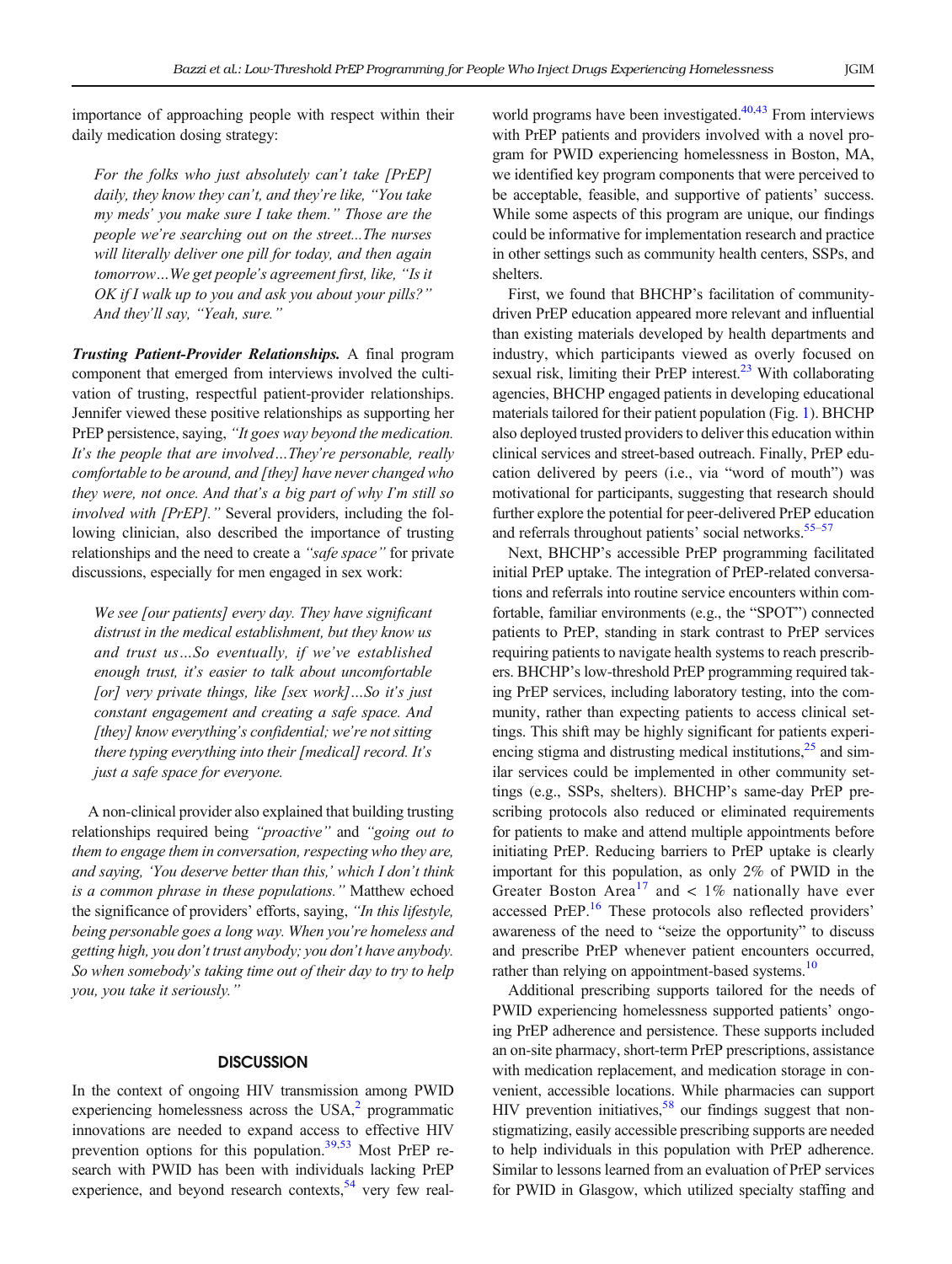<span id="page-6-0"></span>facilities already serving the target population, leadership and financial supports will be critical to the implementation and sustainability of these prescribing supports.<sup>40</sup>

BHCHP's intensive, street-based outreach and navigation (with daily medication dosing) became critically important in the context of repeated street "sweeps" of homeless encampments throughout Boston. These operations are increasingly common nationally and typically involve police or government agencies forcibly moving people experiencing homelessness,[59,60](#page-8-0) often confiscating or destroying personal belongings including medications.  $61,62$  BHCHP's provision of medication storage and daily dosing, while labor intensive, likely helped patients avoid medication loss and theft. Although long-acting injectable PrEP could reduce the need for this level of daily outreach, frequent contact with patients can also help retain patients in care, enable referrals to other services, and support the trusting patient-provider relationships that are critical for this often-stigmatized population. $25$ 

Limitations of our study include our focus on a single program within a unique organization and external context, possibly reducing generalizability. As Massachusetts has high insurance coverage and generally strong support for public health initiatives, future studies, ideally with a broader range of informants, should investigate implementation barriers and facilitators in settings where internal and external supports may differ. Our recruitment approach through BHCHP may have also resulted in a sample with largely positive perspectives. Although we included individuals disengaged from services and our qualitative approach was open to negative feedback, we were unable to identify substantial unmet needs, ongoing barriers, or program-related reasons for PrEP discontinuation. Finally, we did not formally verify patient outcomes using review of medical records or PrEP navigator notes; larger quantitative studies involving these data sources could help connect specific program components to patient outcomes.

Despite these limitations, this study was the first to our knowledge to investigate how low-threshold PrEP programming innovations can support successful and sustained engagement in PrEP services among PWID experiencing homelessness. Additional research and funding resources at the local, state, and national levels will be needed to support eventual scale-up of BHCHP's innovative strategies. While contextual challenges including competing public health emergencies and forcible relocation of people experiencing homelessness are requiring ongoing programmatic adaptations, specific aspects of BHCHP's PrEP program could be considered within a range of community settings (e.g., health centers, SSPs, shelters) and for improving services for other health conditions (e.g., hepatitis C virus) that are common in this population.

Corresponding Author: Angela R. Bazzi, PhD, MPH; Department of Community Health Sciences, Boston University School of Public Health, Boston, MA, USA (e-mail: abazzi@health.ucsd.edu).

Funding ARB and KBB were funded by the National Institute on Drug Abuse (NIDA) of the National Institutes of Health (NIH) under award number R01DA051849. ARB was also supported by NIH/ NIDA grant K01DA043412. The study sponsors had no role in study design; the collection, analysis, and interpretation of the data; the writing of the report; and the decision to submit the report for publication.

#### Declarations:

Conflict of Interest: Drs. Biello and Bazzi report grants from NIH/ NIDA during the conduct of this study. Dr. Biello reports receiving unrestricted research funds from Merck outside of the submitted work. The other authors have no conflicts of interest to declare.

**Open Access** This article is licensed under a Creative Commons Attribution 4.0 International License, which permits use, sharing, adaptation, distribution and reproduction in any medium or format, as long as you give appropriate credit to the original author(s) and the source, provide a link to the Creative Commons licence, and indicate if changes were made. The images or other third party material in this article are included in the article's Creative Commons licence, unless indicated otherwise in a credit line to the material. If material is not included in the article's Creative Commons licence and your intended use is not permitted by statutory regulation or exceeds the permitted use, you will need to obtain permission directly from the copyright holder. To view a copy of this licence, visit http://creativecommons. org/licenses/by/4.0/.

#### **REFERENCES**

- 1. Broz D, Carnes N, Chapin-Bardales J, et al. Syringe services programs' role in ending the HIV epidemic in the U.S.: why we cannot do it without them. Am J Prev Med 2021;61(5 Suppl 1):S118-S29. [https://doi.org/10.](http://dx.doi.org/10.1016/j.amepre.2021.05.044) [1016/j.amepre.2021.05.044](http://dx.doi.org/10.1016/j.amepre.2021.05.044) [published Online First: Epub Date]|.
- 2. Handanagic S, Finlayson T, Burnett JC, Broz D, Wejnert C, National HIVBSSG. HIV infection and HIV-associated behaviors among persons who inject drugs - 23 metropolitan statistical areas, United States, 2018. MMWR Morb Mortal Wkly Rep 2021;70(42):1459-65. [https://doi.org/10.](http://dx.doi.org/10.15585/mmwr.mm7042a1) [15585/mmwr.mm7042a1](http://dx.doi.org/10.15585/mmwr.mm7042a1) [published Online First: Epub Date]|.
- 3. Centers for Disease Control and Prevention. Estimated HIV incidence in the United States, 2007–2010. HIV Surveillance Supplemental Report 2012;17(4). Available at: [https://www.cdc.gov/hiv/pdf/library/reports/](http://dx.doi.org/https://www.cdc.gov/hiv/pdf/library/reports/surveillance/cdc-hiv-surveillance-supplemental-report-vol-17-4.pdf) [surveillance/cdc-hiv-surveillance-supplemental-report-vol-17-4.pdf.](http://dx.doi.org/https://www.cdc.gov/hiv/pdf/library/reports/surveillance/cdc-hiv-surveillance-supplemental-report-vol-17-4.pdf) Accessed May 2, 2022.
- 4. Gonsalves GS, Crawford FW. Dynamics of the HIV outbreak and response in Scott County, IN, USA, 2011-15: a modelling study. Lancet HIV 2018;\(10):e569-e77. [https://doi.org/10.1016/S2352-3018\(18\)30176-0](http://dx.doi.org/10.1016/S2352-3018(18)30176-0) [published Online First: Epub Date]|.
- 5. Cranston K, Alpren C, John B, et al. Notes from the field: HIV diagnoses among persons who inject drugs—Northeastern Massachusetts, 2015– 2018. MMWR Morb Mortal Wkly Rep 2019;68(10):253
- 6. Alpren C, Dawson EL, John B, et al. Opioid use fueling HIV transmission in an urban setting: an outbreak of HIV infection among people who inject drugs-Massachusetts, 2015-2018. Am J Public Health 2020;110(1):37-44. [https://doi.org/10.2105/AJPH.2019.305366](http://dx.doi.org/10.2105/AJPH.2019.305366) [published Online First: Epub Date]|.
- 7. Golden MR, Lechtenberg R, Glick SN, et al. Outbreak of human immunodeficiency virus infection among heterosexual persons who are living homeless and inject drugs—Seattle, Washington, 2018. MMWR Morb Mortal Wkly Rep 2019;68(15):344
- 8. Fauci AS, Redfield RR, Sigounas G, Weahkee MD, Giroir BP. Ending the HIV epidemic: a plan for the United States. JAMA 2019;321(9):844-45. [https://doi.org/10.1001/jama.2019.1343\[](http://dx.doi.org/10.1001/jama.2019.1343)published Online First: Epub Date]|.
- 9. Massachusetts Department of Public Health. Data brief: Opioid-related overdose deaths among Massachusetts residents, 2019. Available at: [https://www.google.com/url?sa=t&rct=j&q=&esrc=s&source=](http://dx.doi.org/https://www.google.com/url?sa=t&rct=j&q=&esrc=s&source=web&cd=&ved=2ahUKEwiNrqnc7sH3AhVSDkQIHZRkD3QQFnoECAIQAQ&url=https%3A%2F%2Fwww.mass.gov%2Fdoc%2Fopioid-related-overdose-deaths-among-ma-residents-november-2020%2Fdownload&usg=AOvVaw06eSDWCwOZN2ggL93hQw7u) [web&cd=&ved=2ahUKEwiNrqnc7sH3AhVSDkQIHZRkD3QQFnoECAI-](http://dx.doi.org/https://www.google.com/url?sa=t&rct=j&q=&esrc=s&source=web&cd=&ved=2ahUKEwiNrqnc7sH3AhVSDkQIHZRkD3QQFnoECAIQAQ&url=https%3A%2F%2Fwww.mass.gov%2Fdoc%2Fopioid-related-overdose-deaths-among-ma-residents-november-2020%2Fdownload&usg=AOvVaw06eSDWCwOZN2ggL93hQw7u)[QAQ&url=https%3A%2F%2Fwww.mass.gov%2Fdoc%2Fopioid-related](http://dx.doi.org/https://www.google.com/url?sa=t&rct=j&q=&esrc=s&source=web&cd=&ved=2ahUKEwiNrqnc7sH3AhVSDkQIHZRkD3QQFnoECAIQAQ&url=https%3A%2F%2Fwww.mass.gov%2Fdoc%2Fopioid-related-overdose-deaths-among-ma-residents-november-2020%2Fdownload&usg=AOvVaw06eSDWCwOZN2ggL93hQw7u)[overdose-deaths-among-ma-residents-november-2020%2Fdownloa](http://dx.doi.org/https://www.google.com/url?sa=t&rct=j&q=&esrc=s&source=web&cd=&ved=2ahUKEwiNrqnc7sH3AhVSDkQIHZRkD3QQFnoECAIQAQ&url=https%3A%2F%2Fwww.mass.gov%2Fdoc%2Fopioid-related-overdose-deaths-among-ma-residents-november-2020%2Fdownload&usg=AOvVaw06eSDWCwOZN2ggL93hQw7u)[d&usg=AOvVaw06eSDWCwOZN2ggL93hQw7u.](http://dx.doi.org/https://www.google.com/url?sa=t&rct=j&q=&esrc=s&source=web&cd=&ved=2ahUKEwiNrqnc7sH3AhVSDkQIHZRkD3QQFnoECAIQAQ&url=https%3A%2F%2Fwww.mass.gov%2Fdoc%2Fopioid-related-overdose-deaths-among-ma-residents-november-2020%2Fdownload&usg=AOvVaw06eSDWCwOZN2ggL93hQw7u) Accessed May 2, 2022.
- 10. Taylor JL, Walley AY, Bazzi AR. Stuck in the window with you: HIV exposure prophylaxis in the highest risk people who inject drugs. Subst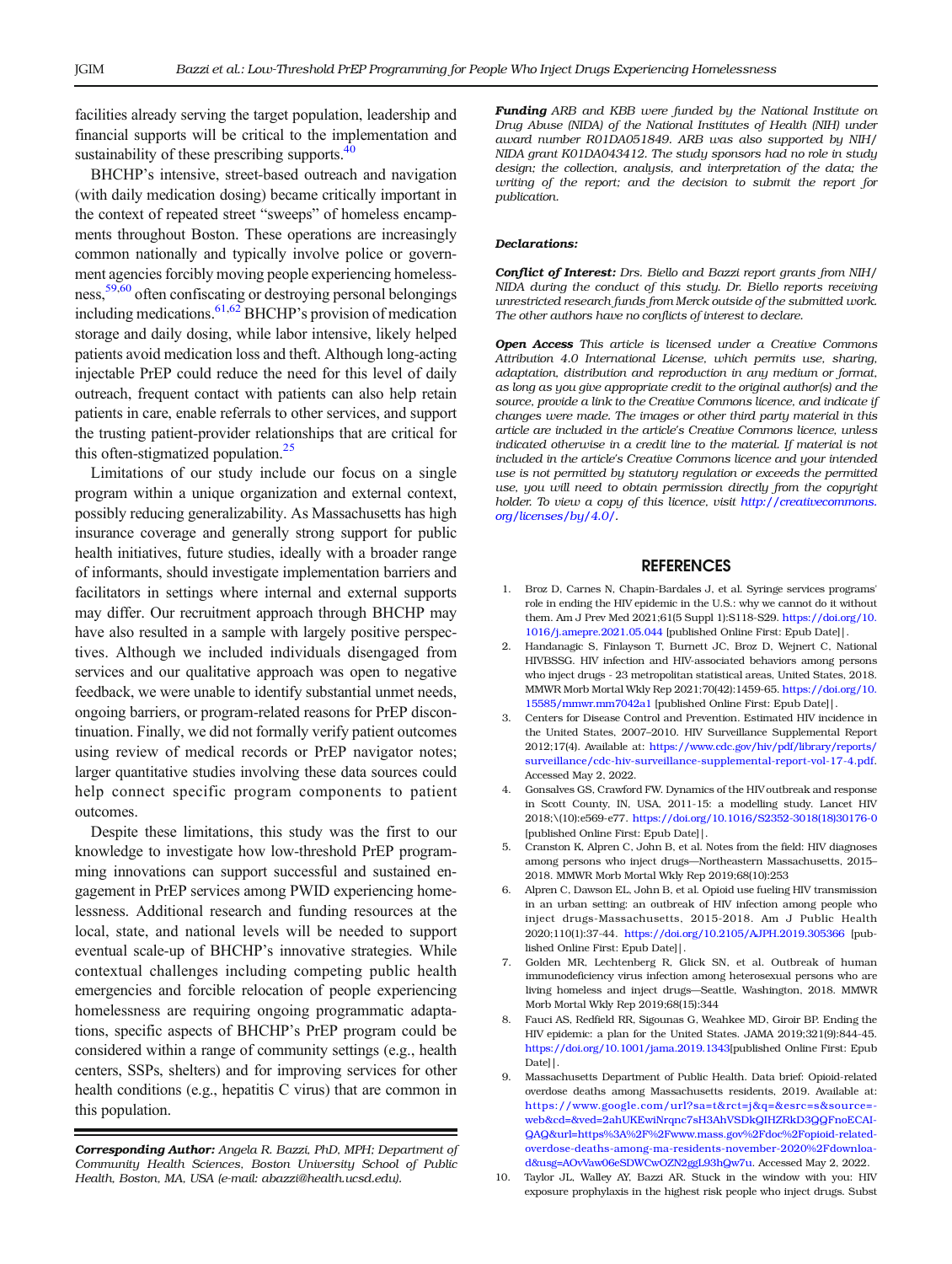<span id="page-7-0"></span>Abus 2019; 40(4):441-43. [https://doi.org/10.1080/08897077.2019.](http://dx.doi.org/10.1080/08897077.2019.1675118) [1675118](http://dx.doi.org/10.1080/08897077.2019.1675118) [published Online First: Epub Date]|.

- 11. Gladden RM, O'Donnell J, Mattson CL, Seth P. Changes in opioidinvolved overdose deaths by opioid type and presence of benzodiazepines, cocaine, and methamphetamine—25 states, July–December 2017 to January–June 2018. MMWR Morb Mortal Wkly Rep 2019;68(34):737
- 12. Lambdin BH, Bluthenthal RN, Zibbell JE, Wenger L, Simpson K, Kral AH. Associations between perceived illicit fentanyl use and infectious disease risks among people who inject drugs. Int J Drug Policy 2019;74:299-304. [https://doi.org/10.1016/j.drugpo.2019.10.004](http://dx.doi.org/10.1016/j.drugpo.2019.10.004) [published Online First: Epub Date]|.
- 13. Halkitis PN, Mukherjee PP, Palamar JJ. Longitudinal modeling of methamphetamine use and sexual risk behaviors in gay and bisexual men. AIDS Behav 2009;13(4):783
- 14. Brener L, Caruana T, Broady T, et al. Addressing injecting related risks among people who inject both opioids and stimulants: findings from an Australian survey of people who inject drugs. Addict Behav Rep 2022;15:100398. [https://doi.org/10.1016/j.abrep.2021.100398](http://dx.doi.org/10.1016/j.abrep.2021.100398)[published Online First: Epub Date]|.
- 15. Baral SD, Stromdahl S, Beyrer C. The potential uses of preexposure prophylaxis for HIV prevention among people who inject drugs. Curr Opin Hiv Aids 2012;7(6):563-8. [https://doi.org/10.1097/COH.](http://dx.doi.org/10.1097/COH.0b013e328358e49e) [0b013e328358e49e](http://dx.doi.org/10.1097/COH.0b013e328358e49e) [published Online First: Epub Date]|.
- 16. Centers for Disease Control and Prevention. HIV infection risk, prevention, and testing behaviors among persons who inject drugs—National HIV Behavioral Surveillance: injection drug use, 23 U.S. cities, 2018. HIV Surveillance Special Report 24. [http://www.cdc.gov/hiv/library/](http://dx.doi.org/http://www.cdc.gov/hiv/library/reports/hiv-surveillance.html) [reports/hiv-surveillance.html.](http://dx.doi.org/http://www.cdc.gov/hiv/library/reports/hiv-surveillance.html) Accessed May 2, 2022, 2020.
- 17. Earlywine JJ, Bazzi AR, Biello KB, Klevens RM. High prevalence of indications for pre-exposure prophylaxis among people who inject drugs in Boston, Massachusetts. Am J Prev Med 2021;60(3):369-78. [https://](http://dx.doi.org/10.1016/j.amepre.2020.09.011) [doi.org/10.1016/j.amepre.2020.09.011](http://dx.doi.org/10.1016/j.amepre.2020.09.011) [published Online First: Epub Date]|.
- 18. Escudero DJ, Kerr T, Wood E, et al. Acceptability of HIV Pre-exposure prophylaxis (PREP) among people who inject drugs (PWID) in a Canadian setting. AIDS Behav 2015;19(5):752-7. [https://doi.org/10.1007/](http://dx.doi.org/10.1007/s10461-014-0867-z) [s10461-014-0867-z](http://dx.doi.org/10.1007/s10461-014-0867-z) [published Online First: Epub Date]|.
- 19. Escudero DJ, Lurie MN, Kerr T, Howe CJ, Marshall BD. HIV pre-exposure prophylaxis for people who inject drugs: a review of current results and an agenda for future research. J Int AIDS Soc 2014;17:18899. [https://](http://dx.doi.org/10.7448/IAS.17.1.18899) [doi.org/10.7448/IAS.17.1.18899\[](http://dx.doi.org/10.7448/IAS.17.1.18899)published Online First: Epub Date]|.
- Eisingerich AB, Wheelock A, Gomez GB, Garnett GP, Dybul MR, Piot PK. Attitudes and acceptance of oral and parenteral HIV preexposure prophylaxis among potential user groups: a multinational study. Plos One 2012;7(1):e28238. [https://doi.org/10.1371/journal.pone.0028238](http://dx.doi.org/10.1371/journal.pone.0028238) [published Online First: Epub Date]|.
- 21. Kuo I, Olsen H, Patrick R, et al. Willingness to use HIV pre-exposure prophylaxis among community-recruited, older people who inject drugs in Washington, DC. Drug Alcohol Depend 2016
- 22. Adams ML, Wejnert C, Finlayson T, Xia M, Paz-Bailey G. HIV Infection, risk, prevention, and testing behaviors among persons who inject drugs: National HIV Behavioral Surveillance: injection drug use, 20 US cities, 2015. 2017
- 23. Bazzi AR, Biancarelli DL, Childs E, et al. Limited knowledge and mixed interest in pre-exposure prophylaxis for HIV prevention among people who inject drugs. AIDS Patient Care STDS 2018;32(12):529-37. [https://](http://dx.doi.org/10.1089/apc.2018.0126) [doi.org/10.1089/apc.2018.0126](http://dx.doi.org/10.1089/apc.2018.0126) [published Online First: Epub Date]|.
- 24. Biello KB, Bazzi AR, Mimiaga MJ, et al. Perspectives on HIV pre-exposure prophylaxis (PrEP) utilization and related intervention needs among people who inject drugs. Harm Reduct J 2018;15(1):55. [https://doi.](http://dx.doi.org/10.1186/s12954-018-0263-5) [org/10.1186/s12954-018-0263-5](http://dx.doi.org/10.1186/s12954-018-0263-5) [published Online First: Epub Date]|.
- 25. Biancarelli DL, Biello KB, Childs E, et al. Strategies used by people who inject drugs to avoid stigma in healthcare settings. Drug Alcohol Depend 2019;198:80-86
- 26. Degenhardt L, Mathers B, Vickerman P, Rhodes T, Latkin C, Hickman M. Prevention of HIV infection for people who inject drugs: why individual, structural, and combination approaches are needed. Lancet 2010;376(9737):285-301. [https://doi.org/10.1016/S0140-6736\(10\)](http://dx.doi.org/10.1016/S0140-6736(10)60742-8) [60742-8](http://dx.doi.org/10.1016/S0140-6736(10)60742-8) [published Online First: Epub Date]|.
- 27. Gonzalez A, Barinas J, O'Cleirigh C. Substance use: impact on adherence and HIV medical treatment. Curr HIV/AIDS Rep 2011;8(4):223-34. [https://doi.org/10.1007/s11904-011-0093-5](http://dx.doi.org/10.1007/s11904-011-0093-5)[published Online First: Epub Date]|.
- 28. Malta M, Magnanini MM, Strathdee SA, Bastos FI. Adherence to antiretroviral therapy among HIV-infected drug users: a meta-analysis.

AIDS Behav 2010;14(4):731-47. [https://doi.org/10.1007/s10461-008-](http://dx.doi.org/10.1007/s10461-008-9489-7) [9489-7](http://dx.doi.org/10.1007/s10461-008-9489-7) [published Online First: Epub Date]|.

- 29. Bruce RD. Is it time for treatment as prevention among people who inject drugs? J Acquir Immune Defic Syndr 2013;63(5):545-47
- 30. Gonzalez A, Mimiaga MJ, Israel J, Bedoya CA, Safren SA. Substance use predictors of poor medication adherence: the role of substance use coping among HIV-infected patients in opioid dependence treatment. AIDS and Behavior 2013;17(1):168-73
- 31. Azar MM, Springer SA, Meyer JP, Altice FL. A systematic review of the impact of alcohol use disorders on HIV treatment outcomes, adherence to antiretroviral therapy and health care utilization. Drug and alcohol dependence 2010;112(3):178-93
- 32. Gonzalez JS, Penedo FJ, Llabre MM, et al. Physical symptoms, beliefs about medications, negative mood, and long-term HIV medication adherence. Ann Behav Med 2007;34(1):46-55. [https://doi.org/10.](http://dx.doi.org/10.1007/BF02879920) [1007/BF02879920](http://dx.doi.org/10.1007/BF02879920) [published Online First: Epub Date]|.
- 33. Springer SA, Dushaj A, Azar MM. The impact of DSM-IV mental disorders on adherence to combination antiretroviral therapy among adult persons living with HIV/AIDS: a systematic review. AIDS Behav 2012;16(8):2119- 43. [https://doi.org/10.1007/s10461-012-0212-3](http://dx.doi.org/10.1007/s10461-012-0212-3) [published Online First: Epub Date]|.
- 34. Gonzalez A, Barinas J, O'Cleirigh C. Substance use: impact on adherence and HIV medical treatment. Current HIV/AIDS Reports 2011;8(4):223
- 35. Milloy M-J, Montaner J, Wood E. Barriers to HIV treatment among people who use injection drugs: implications for 'treatment as prevention'. Curr Opin Hiv Aids 2012;7(4):332-38
- 36. Wood E, Kerr T, Tyndall MW, Montaner JS. A review of barriers and facilitators of HIV treatment among injection drug users. Aids 2008;22(11):1247-56. [https://doi.org/10.1097/QAD.](http://dx.doi.org/10.1097/QAD.0b013e3282fbd1ed) [0b013e3282fbd1ed](http://dx.doi.org/10.1097/QAD.0b013e3282fbd1ed) [published Online First: Epub Date]|.
- 37. Karris MY, Beekmann SE, Mehta SR, Anderson CM, Polgreen PM. Are we prepped for preexposure prophylaxis (PrEP)? Provider opinions on the real-world use of PrEP in the United States and Canada. Clin Infect Dis 2014;58(5):704-12. [https://doi.org/10.1093/cid/cit796\[](http://dx.doi.org/10.1093/cid/cit796)published Online First: Epub Date]|.
- 38. Edelman EJ, Moore BA, Calabrese SK, et al. Primary care physicians' willingness to prescribe HIV pre-exposure prophylaxis for people who inject drugs. AIDS Behav 2017;21(4):1025-33. [https://doi.org/10.1007/](http://dx.doi.org/10.1007/s10461-016-1612-6) [s10461-016-1612-6](http://dx.doi.org/10.1007/s10461-016-1612-6) [published Online First: Epub Date]|.
- 39. Biello KB, Mimiaga MJ, Valente PK, Saxena N, Bazzi AR. The past, present, and future of PrEP implementation among people who use drugs. Curr HIV/AIDS Rep 2021;18(4):328-38. [https://doi.org/10.](http://dx.doi.org/10.1007/s11904-021-00556-z) [1007/s11904-021-00556-z](http://dx.doi.org/10.1007/s11904-021-00556-z) [published Online First: Epub Date]|.
- 40. Grimshaw C, Boyd L, Smith M, Estcourt CS, Metcalfe R. Evaluation of an inner city HIV pre-exposure prophylaxis service tailored to the needs of people who inject drugs. HIV Med 2021;22(10):965-70. [https://doi.org/](http://dx.doi.org/10.1111/hiv.13181) [10.1111/hiv.13181\[](http://dx.doi.org/10.1111/hiv.13181)published Online First: Epub Date]|.
- 41. Taylor JL, Ruiz-Mercado G, Sperring H, Bazzi AR. A collision of crises: addressing an HIV outbreak among people who inject drugs in the midst of COVID-19. J Subst Abuse Treat 2021;124:108280. [https://doi.org/](http://dx.doi.org/10.1016/j.jsat.2021.108280) [10.1016/j.jsat.2021.108280](http://dx.doi.org/10.1016/j.jsat.2021.108280) [published Online First: Epub Date]|.
- 42. Massachusetts Department of Public Health & the Boston Public Health Commission. Increase in newly diagnosed HIV infections among persons who inject drugs in Boston, 2019. Available at: https://www.bphc.org/ whatwedo/infectious-diseases/Documents/Joint\_HIV\_in\_PWID\_advisory\_012519%20(1).pdf. Accessed May 2, 2022.
- 43. Biello KB, Bazzi AR, Vahey S, Harris M, Shaw L, Brody J. Delivering preexposure prophylaxis to people who use drugs and experience homelessness, Boston, MA, 2018-2020. Am J Public Health 2021;111(6):1045-48. [https://doi.org/10.2105/AJPH.2021.306208](http://dx.doi.org/10.2105/AJPH.2021.306208) [published Online First: Epub Date]|.
- 44. Hojilla JC, Vlahov D, Crouch PC, Dawson-Rose C, Freeborn K, Carrico A. HIV pre-exposure prophylaxis (PrEP) uptake and retention among men who have sex with men in a community-based sexual health clinic. AIDS Behav 2018;22(4):1096-99. [https://doi.org/10.1007/s10461-017-2009](http://dx.doi.org/10.1007/s10461-017-2009-x) [x](http://dx.doi.org/10.1007/s10461-017-2009-x) [published Online First: Epub Date]|.
- 45. Leon C, Cardoso LJP, Johnston S, Mackin S, Bock B, Gaeta JM. Changes in public order after the opening of an overdose monitoring facility for people who inject drugs. Int J Drug Policy 2018;53:90-95. [https://doi.](http://dx.doi.org/10.1016/j.drugpo.2017.12.009) [org/10.1016/j.drugpo.2017.12.009](http://dx.doi.org/10.1016/j.drugpo.2017.12.009) [published Online First: Epub Date]|.
- 46. Wishik G, Gaeta JM, Racine MW, O'Connell JJ, Baggett TP. Substance consumption and intoxication patterns in a medically supervised overdose prevention program for people experiencing homelessness. Subst Abus 2021;42(4):851-57. [https://doi.org/10.1080/08897077.2021.](http://dx.doi.org/10.1080/08897077.2021.1876201) [1876201\[](http://dx.doi.org/10.1080/08897077.2021.1876201)published Online First: Epub Date]|.